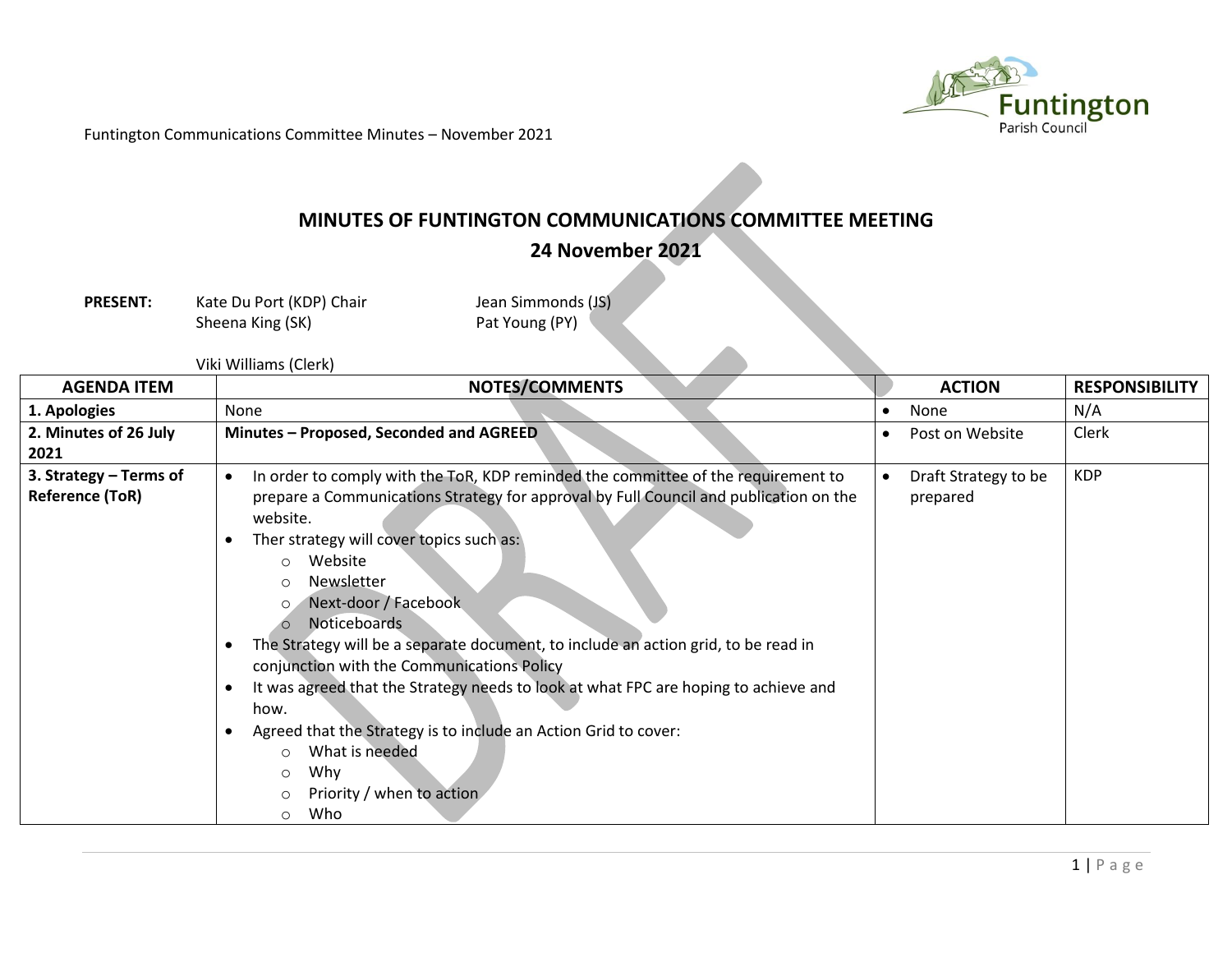

Funtington Communications Committee Minutes – November 2021

| <b>AGENDA ITEM</b>    | $\frac{1}{2}$ and $\frac{1}{2}$ . The commutations commuted in the condition $\frac{1}{2}$<br><b>NOTES/COMMENTS</b> | <b>ACTION</b>                       | <b>RESPONSIBILITY</b> |
|-----------------------|---------------------------------------------------------------------------------------------------------------------|-------------------------------------|-----------------------|
|                       | Cost / Resource<br>$\circ$                                                                                          |                                     |                       |
|                       | Progress<br>$\circ$                                                                                                 |                                     |                       |
| 4. Communication with | Discussion regarding recent incidences of communication with outside bodies not being                               | <b>Amend Policies</b>               | <b>SK</b>             |
| <b>Outside Bodies</b> | conducted in line with the protocol contained in the Business Plan (Para 2.5.3).                                    |                                     |                       |
|                       | It was agreed that it is essential that all communication go via the Clerk in order to                              |                                     |                       |
|                       | avoid confusion.                                                                                                    |                                     |                       |
|                       | All policies relevant to communication were discussed: Business Plan, Communications                                |                                     |                       |
|                       | Policy and Email Policy.                                                                                            |                                     |                       |
|                       | It was agreed that all three policies would be reviewed and amended where necessary                                 |                                     |                       |
|                       | in order to ensure all references with regard to communication are identical for each.                              |                                     |                       |
| 5. Website and Social | Discussion regarding ongoing improvements to the website.<br>$\bullet$                                              |                                     |                       |
| Media                 | The Clerk highlighted the necessity for Councillors and Parishioners to continue to feed                            |                                     |                       |
|                       | back any comments / improvements / updates for the website so that can make any                                     |                                     |                       |
|                       | necessary changes.                                                                                                  |                                     |                       |
|                       | KDP proposed that a website specific meeting be arranged for the Communication<br>$\bullet$                         | <b>Website Meeting</b><br>$\bullet$ | All                   |
|                       | Committee to discuss / update / improve the website.                                                                |                                     |                       |
|                       | It was proposed to raise with Full Council question of the addition of photographs to<br>$\bullet$                  | Add to Full Council                 | Clerk                 |
|                       | Councillor Biographies on the website.                                                                              | Agenda                              |                       |
|                       | Discussion regarding some ongoing confusion relating to the Facebook account caused<br>$\bullet$                    |                                     |                       |
|                       | by at least one other account not controlled by FPC.                                                                |                                     | SK / Clerk            |
|                       | Agreed that moving forward FPC should aim to post more regularly on the official FB<br>$\bullet$                    | FB Improvements                     |                       |
|                       | page.                                                                                                               |                                     |                       |
|                       | The use of Nextdoor Funtington was discussed. It was agreed that this platform would                                |                                     | SK                    |
|                       | be used when necessary to publicise FPC events / news.                                                              | Post on Nextdoor                    |                       |
| 6. Newsletter         | Following the definite success of the last newsletter there was a discussion as to when<br>$\bullet$                |                                     |                       |
|                       | and how the next newsletter could be published and distributed.                                                     |                                     |                       |
|                       | The company that previously distributed to every house in the Parish have ceased to<br>$\bullet$                    |                                     |                       |
|                       | trade and the PC is therefore faced with challenges in distributing future editions.                                |                                     |                       |
|                       | Options discussed:<br>$\bullet$                                                                                     |                                     |                       |
|                       | Royal Mail - Clerk stated that this was not applicable as they only deliver to<br>$\circ$                           |                                     |                       |
|                       | entire postcodes.                                                                                                   |                                     |                       |